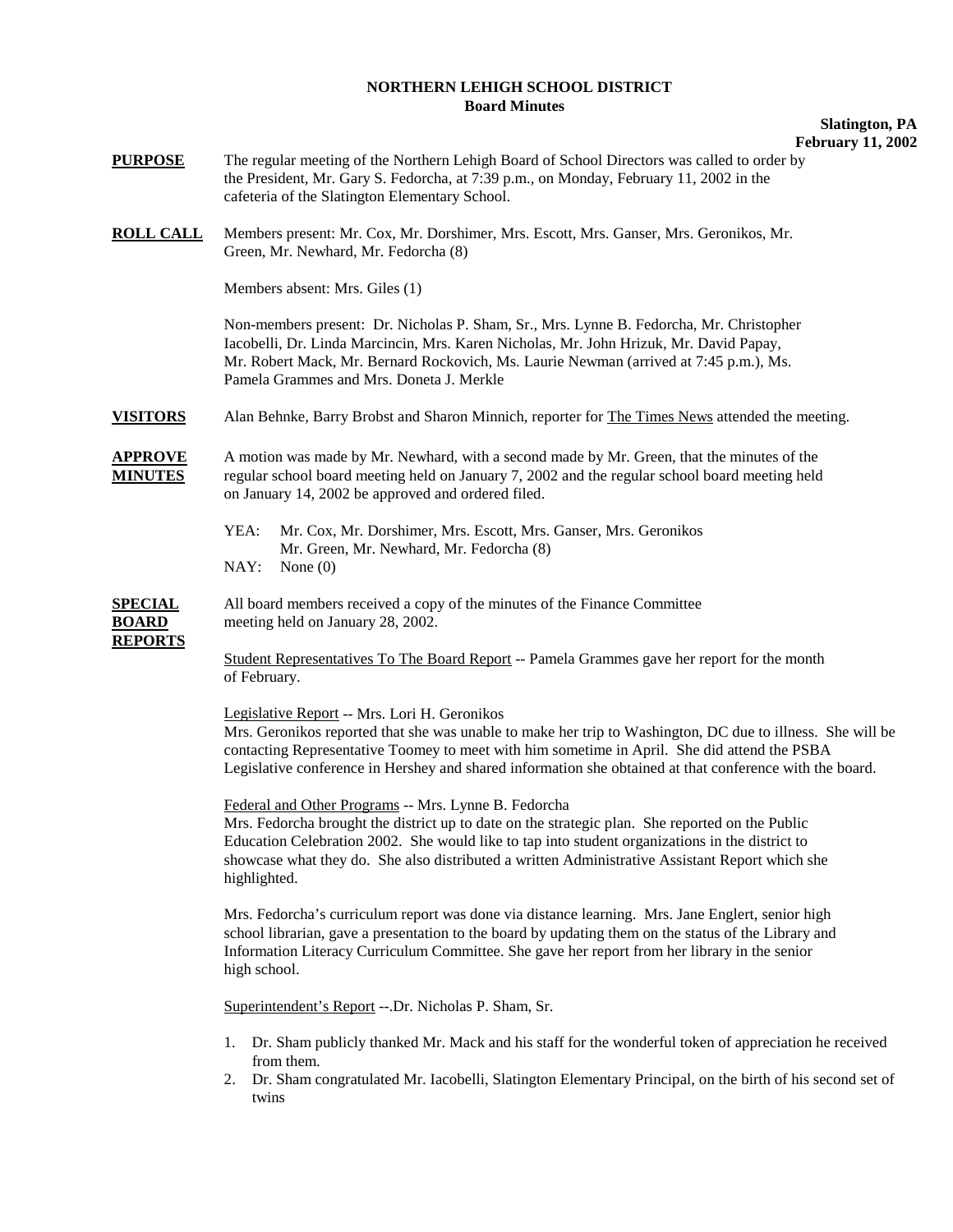|                                                              | 3.                                                                                                                                                                                                                                                                                                                                                                                                                                                    | day beginning in November 2003.  | Dr. Sham reported that it is the consensus of the administration to accommodate the Election Board and<br>set up the 2003-2004 district common calendar and schedule in-service days to coincide with election                                                                                                                         |  |  |
|--------------------------------------------------------------|-------------------------------------------------------------------------------------------------------------------------------------------------------------------------------------------------------------------------------------------------------------------------------------------------------------------------------------------------------------------------------------------------------------------------------------------------------|----------------------------------|----------------------------------------------------------------------------------------------------------------------------------------------------------------------------------------------------------------------------------------------------------------------------------------------------------------------------------------|--|--|
|                                                              | 4.                                                                                                                                                                                                                                                                                                                                                                                                                                                    | recognition.                     | Dr. Sham presented Mrs. Escott with a Certificate of Recognition for completion of the School Board<br>Academy Courses 1-4. Mrs. Giles also was acknowledged in her absence as receiving the same                                                                                                                                      |  |  |
|                                                              | 5.                                                                                                                                                                                                                                                                                                                                                                                                                                                    | 2002-2003 Proposed State Budget. | Dr. Sham read the Pennsylvania Education Policy letter he received from CLIU 21 which dealt with the                                                                                                                                                                                                                                   |  |  |
|                                                              | 6.                                                                                                                                                                                                                                                                                                                                                                                                                                                    |                                  | A written Superintendent's Bulletin was distributed and Dr. Sham highlighted items contained in it,<br>particularly the item dealing with replacement of the middle school roof.                                                                                                                                                       |  |  |
|                                                              | A discussion ensued and Mr. Barry Brobst from The Architectural Studio talked about what would be the<br>best possible direction for our board to take with regard to bidding/or not bidding replacement of the middle<br>school roof in order to get the most economical cost possible. It was stated that is important that we get the<br>best roof for the money. Sometimes the cheapest roof is not always the best roof.                         |                                  |                                                                                                                                                                                                                                                                                                                                        |  |  |
|                                                              |                                                                                                                                                                                                                                                                                                                                                                                                                                                       | and an economical standpoint.    | Mr. Brobst cautioned the board that when a roof is replaced it is important to make certain that you don't<br>put more weight back on the structure than the structure can handle. A determination needs to be made as<br>to what type of materials or system should be used to replace the current roof both from a safety standpoint |  |  |
|                                                              |                                                                                                                                                                                                                                                                                                                                                                                                                                                       |                                  | An Executive Work Session was held before and after the meeting to discuss personnel issues.                                                                                                                                                                                                                                           |  |  |
| <u>PERSONNEL</u>                                             |                                                                                                                                                                                                                                                                                                                                                                                                                                                       |                                  | A motion was made by Mr. Dorshimer, with a second made by Mrs. Geronikos, that the Board of<br>Education approve the following personnel items:                                                                                                                                                                                        |  |  |
| Salary<br>Adjustment                                         | Acknowledge the following teachers who have completed the requirements per the<br>Collective Bargaining Agreement that would entitle them to a salary increase for the second<br>half of the 2001-2002 school year:                                                                                                                                                                                                                                   |                                  |                                                                                                                                                                                                                                                                                                                                        |  |  |
| Michele Dotta                                                |                                                                                                                                                                                                                                                                                                                                                                                                                                                       | Michele D. Dotta                 |                                                                                                                                                                                                                                                                                                                                        |  |  |
|                                                              | From:<br>To:                                                                                                                                                                                                                                                                                                                                                                                                                                          | 4B<br>$4B + 24$                  | \$35,800<br>\$36,400                                                                                                                                                                                                                                                                                                                   |  |  |
| Susanne Susanne Hegedus                                      |                                                                                                                                                                                                                                                                                                                                                                                                                                                       |                                  |                                                                                                                                                                                                                                                                                                                                        |  |  |
| Hegedus                                                      | From:<br>To:                                                                                                                                                                                                                                                                                                                                                                                                                                          | 5B<br>$5B + 24$                  | \$35,900<br>\$37,000                                                                                                                                                                                                                                                                                                                   |  |  |
| <b>Employ Dawn</b><br>Wadsworth As<br>School<br>Psychologist | Approve the recommendation of the administration that, effective February 12, 2002, the Board of<br>Education employs Mrs. Dawn Wadsworth as a school psychologist at a salary of \$62,500.00 (pro-<br>rated for the 2001-2002 school year). Mrs. Wadsworth will work 191 days per year with an<br>additional maximum stipend of \$5000 for added summer duties paid on a per diem basis. She will<br>be a member of the Act 93 Administrative Group. |                                  |                                                                                                                                                                                                                                                                                                                                        |  |  |
| Unpaid<br>Volunteer Aide                                     | Approve the following individual as an unpaid volunteer aide in the Slatington Elementary School<br>for the 2001-2002 school year: Janet Brunner                                                                                                                                                                                                                                                                                                      |                                  |                                                                                                                                                                                                                                                                                                                                        |  |  |
| Substitutes-<br>Non-Inst.                                    | Approve the following substitute aide for the 2001-2002 school year at the substitute rate of \$7.25<br>per hour: Janet Brunner                                                                                                                                                                                                                                                                                                                       |                                  |                                                                                                                                                                                                                                                                                                                                        |  |  |
| <b>Unpaid Leave</b>                                          | Approve the request of Gloria Rentschler, Title I Aide in the Slatington Elementary School, to<br>take a five-day unpaid leave for personal reasons from March 4-8, 2002.                                                                                                                                                                                                                                                                             |                                  |                                                                                                                                                                                                                                                                                                                                        |  |  |
|                                                              | YEA:<br>NAY:                                                                                                                                                                                                                                                                                                                                                                                                                                          | None $(0)$                       | Mr. Cox, Mr. Dorshimer, Mrs. Escott, Mrs. Ganser, Mrs. Geronikos<br>Mr. Green, Mr. Newhard, Mr. Fedorcha (8)                                                                                                                                                                                                                           |  |  |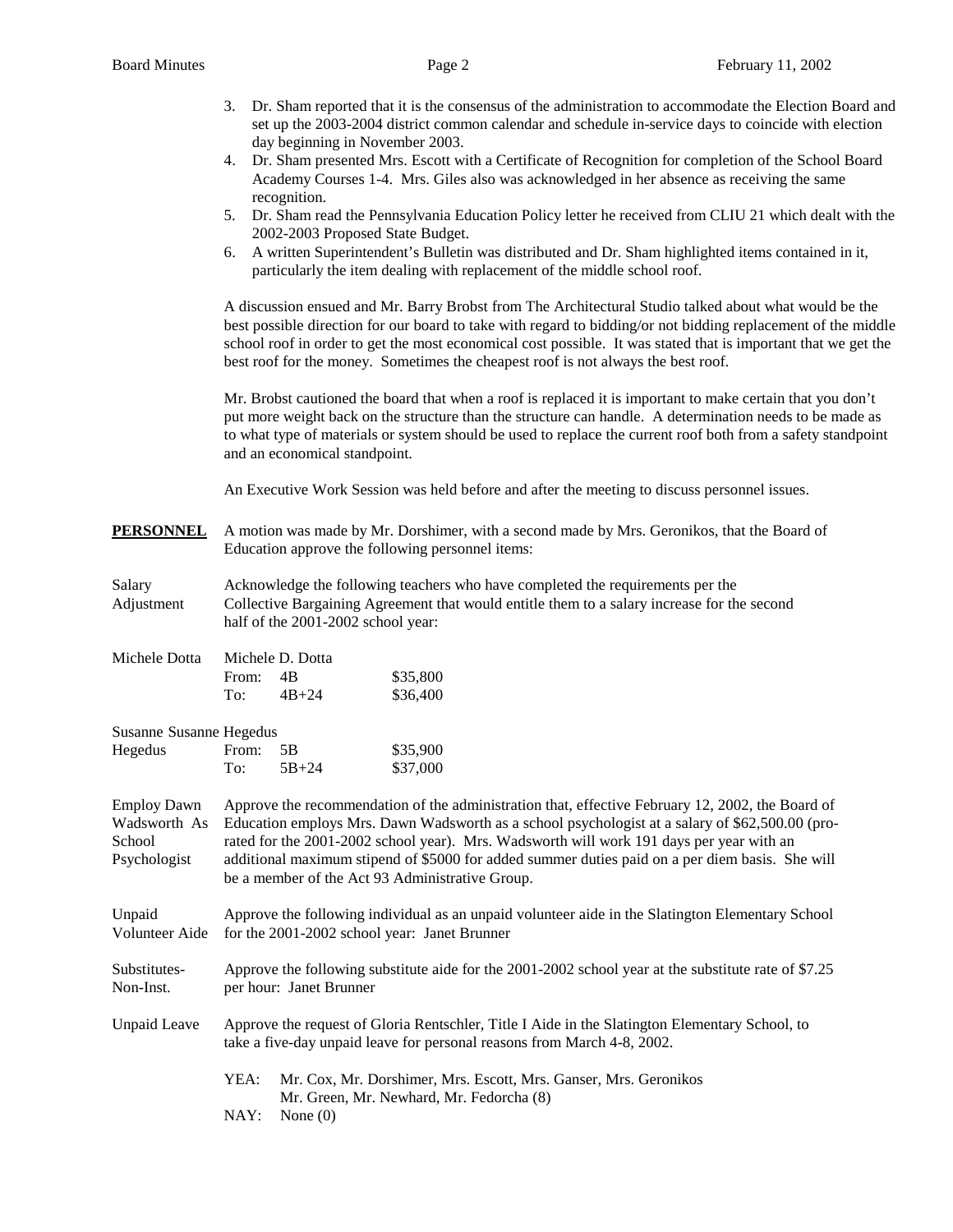| <b>POLICY</b><br>Conference                                     | A motion was made by Mr. Newhard, with a second made by Mrs. Geronikos, that the Board of<br>Education approve the request of Brian Geiger to attend the $47th$ Annual Conference & Exhibits<br>sponsored by PSABO (Pennsylvania Association of School Business Officials) in Hershey, PA from<br>March 12-15, 2002. Expenses include \$350.00 for registration, \$50.00 for travel, \$576.00 for lodging<br>for a total cost of \$976.00 and was included in the 2001-2002 budget. |  |  |  |  |
|-----------------------------------------------------------------|-------------------------------------------------------------------------------------------------------------------------------------------------------------------------------------------------------------------------------------------------------------------------------------------------------------------------------------------------------------------------------------------------------------------------------------------------------------------------------------|--|--|--|--|
|                                                                 | YEA:<br>Mr. Cox, Mr. Dorshimer, Mrs. Escott, Mrs. Ganser, Mrs. Geronikos<br>Mr. Green, Mr. Newhard, Mr. Fedorcha (8)<br>NAY:<br>None $(0)$                                                                                                                                                                                                                                                                                                                                          |  |  |  |  |
| NEW<br><b>BUSINESS</b>                                          | A motion was made by Mrs. Escott, with a second made by Mrs. Geronikos, that the Board of<br>Education approve the following New Business items:                                                                                                                                                                                                                                                                                                                                    |  |  |  |  |
| Proceed With<br>Planning And<br>In-Service For<br>Middle School | Approve to authorize the administration to proceed with the planning and in-service for the<br>middle school transition as outlined in the January 7, 2002 school board meeting, pending<br>adoption of a final budget.                                                                                                                                                                                                                                                             |  |  |  |  |
| Community<br>Liaisons                                           | Approve to appoint the following individuals as Community Liaisons for a one-year term:<br>Slatington Borough - Mrs. Geronikos<br>Walnutport Borough - Mr. Newhard<br>Washington Township - Mr. Fedorcha                                                                                                                                                                                                                                                                            |  |  |  |  |
|                                                                 | YEA:<br>Mr. Cox, Mr. Dorshimer, Mrs. Escott, Mrs. Ganser, Mrs. Geronikos<br>Mr. Green, Mr. Newhard, Mr. Fedorcha (8)<br>NAY:<br>None $(0)$                                                                                                                                                                                                                                                                                                                                          |  |  |  |  |
| <b>FINANCIAL</b>                                                | A motion was made by Mr. Dorshimer, with a second made by Mr. Cox, that the Board of Education<br>approve the following financial items:                                                                                                                                                                                                                                                                                                                                            |  |  |  |  |
| Treasurer's<br>Report                                           | Approve the report of the Treasurer, Mr. Cox, as presented, for the month of January 2002.                                                                                                                                                                                                                                                                                                                                                                                          |  |  |  |  |
| Reports<br>(Info Only)                                          | All board members received the January 2002 Expenditure Reports for the Cafeteria, General and Capital<br>Reserve Funds.                                                                                                                                                                                                                                                                                                                                                            |  |  |  |  |
| General Fund<br><b>Bills</b>                                    | Approve payment of General Fund bills for the month of January 2002, as presented.                                                                                                                                                                                                                                                                                                                                                                                                  |  |  |  |  |
| Carbon Lehigh<br>Intermediate<br>Unit Budget<br>For 2002-2003   | Approve the Carbon Lehigh Intermediate Unit 2002-2003 Operational and Program Services Budget in<br>the amount of \$1,483,404.00, a 1.01% increase over last year. Northern Lehigh's share will be<br>\$19,391.00, no increase over last year's budget. It is further recommended that proper officials be<br>authorized to execute the CLIU 21 2002-2003 Budget Resolution.                                                                                                        |  |  |  |  |
| <b>Budgetary</b><br>Transfers                                   | Approve budgetary transfers as presented.                                                                                                                                                                                                                                                                                                                                                                                                                                           |  |  |  |  |
| CTC Assoc.<br>Data<br><b>Cabling For</b><br>Middle School       | Approve to authorize CTC Associates (approved State ITQ Contractor #: ME2081366-3I) to<br>install the data cabling for Phase I of the Middle School Renovation Project in accordance with<br>State ITQ contract guidelines and pricing in the amount of \$12,781.00. It is also recommended<br>that the old cabling be removed at an additional cost not to exceed \$950.00.                                                                                                        |  |  |  |  |
| Fiber Optic                                                     | Approve the purchase and installation of fiber optic cable, to connect the two outlying                                                                                                                                                                                                                                                                                                                                                                                             |  |  |  |  |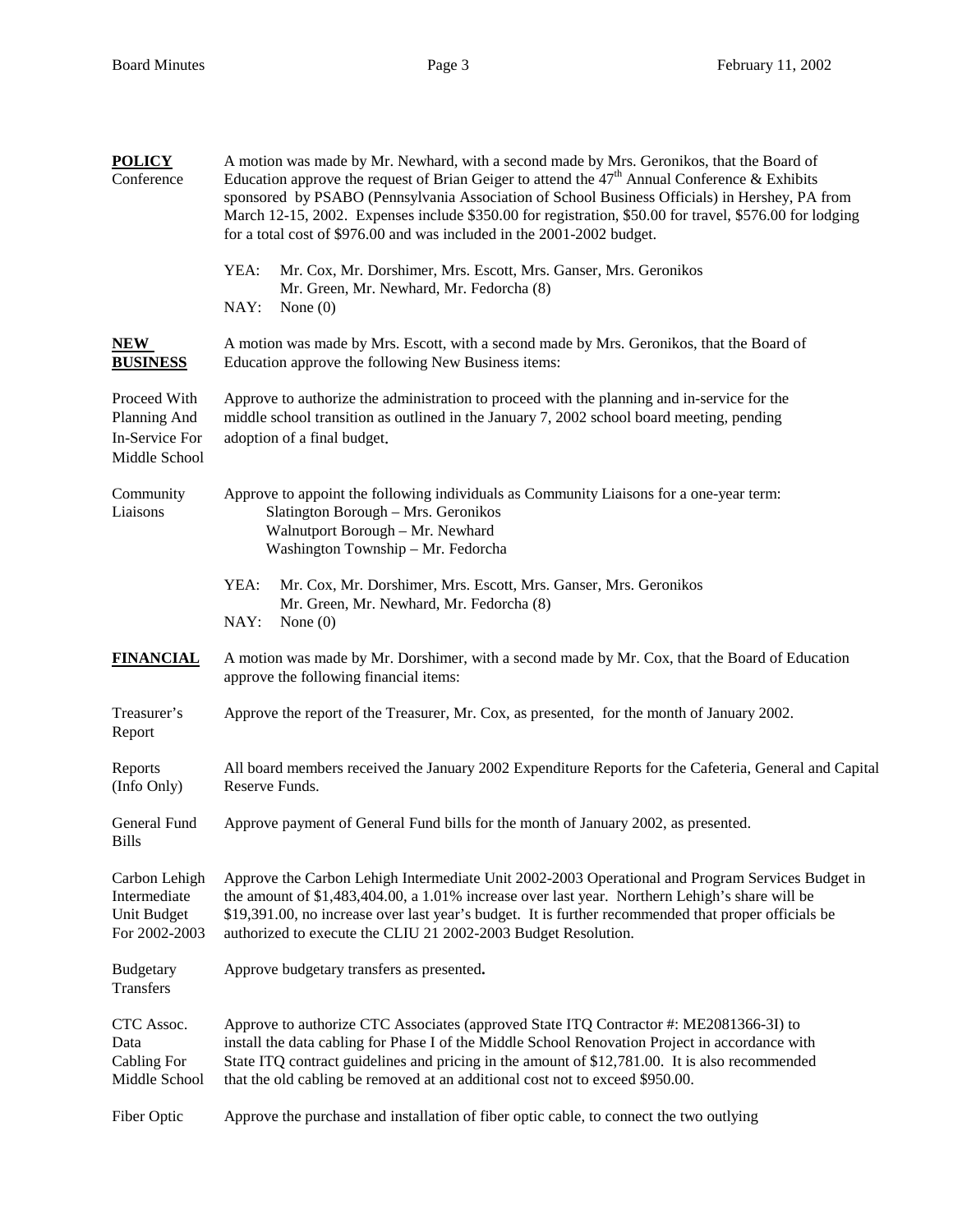| Cable For<br>Peters Elem.                                                                          | telecommunications closets to the main telecommunications closet at Peters Elementary School,<br>from CTC Associates for \$5434.00. Funds to be taken from the 2001 AA Bond.                                                                                                                                                                                                                            |  |  |  |  |
|----------------------------------------------------------------------------------------------------|---------------------------------------------------------------------------------------------------------------------------------------------------------------------------------------------------------------------------------------------------------------------------------------------------------------------------------------------------------------------------------------------------------|--|--|--|--|
| <b>FINANCIAL</b><br>(Con't.)                                                                       |                                                                                                                                                                                                                                                                                                                                                                                                         |  |  |  |  |
| Resolution<br>To Participate<br>Chester Co.<br><b>School District</b><br>Joint Purchasing<br>Board | Approve a resolution, that is effective January 30, 2002 through December 31, 2002, requesting<br>permission to participate in the Chester County School Districts' Joint Purchasing Board Apple<br>Computer hardware, software, supplies, and miscellaneous items bid.                                                                                                                                 |  |  |  |  |
| <b>PA Education</b><br>Joint<br>Purchasing<br>Council                                              | Approve to authorize proper officials to enter into an agreement, that is effective January 17, 2002 to<br>June 30, 3002, with the Pennsylvania Education Joint Purchasing Council, a cooperative purchasing<br>consortium, at an annual fee of \$250.00.                                                                                                                                               |  |  |  |  |
|                                                                                                    | YEA:<br>Mr. Cox, Mr. Dorshimer, Mrs. Escott, Mrs. Ganser, Mrs. Geronikos<br>Mr. Green, Mr. Newhard, Mr. Fedorcha (8)<br>NAY:<br>None $(0)$                                                                                                                                                                                                                                                              |  |  |  |  |
| New Middle<br>School Roof<br>System                                                                | TAS Coordinate A motion was made by Mr. Cox, with a second made by Mr. Green, to approve to have The<br>Architectural Studio work with and coordinate the necessary changes to the Northern Lehigh<br>Middle School for the installation of a new roofing system. The scope of work is to include, but<br>not be limited to:                                                                            |  |  |  |  |
|                                                                                                    | structural investigation to determine current roof load capabilities;<br>a.<br>determine current insulation values;<br>$\mathbf b$ .<br>locate low points of roof for installation of new roof drains;<br>c.<br>coordinate information with school district's roofing representative.<br>d.<br>Compensation is to be hourly, based upon Articles 11.3.2 and 11.3.3 of the Owners/Architect<br>Contract. |  |  |  |  |
|                                                                                                    | YEA:<br>Mr. Cox, Mr. Dorshimer, Mrs. Escott, Mrs. Ganser, Mrs. Geronikos<br>Mr. Green, Mr. Newhard, Mr. Fedorcha (8)<br>NAY:<br>None $(0)$                                                                                                                                                                                                                                                              |  |  |  |  |
| <b>INFORM-</b><br><b>ATION</b>                                                                     | All board members received a copy of the minutes of the Lehigh Carbon Community College<br>Board of Trustees meeting held on January 3, 2002.                                                                                                                                                                                                                                                           |  |  |  |  |
| <b>COMMENT</b>                                                                                     | Mr. Green asked where we stand on the budget. When will the board see a rough, preliminary budget?                                                                                                                                                                                                                                                                                                      |  |  |  |  |
| <b>ADJOURN-</b><br><b>MENT</b>                                                                     | A motion was made by Mr. Newhard, with a second made by Mrs. Geronikos, that the regular meeting of<br>the Northern Lehigh School District Board of School Directors be adjourned at 9:25 p.m.                                                                                                                                                                                                          |  |  |  |  |
|                                                                                                    | YEA:<br>Mr. Cox, Mr. Dorshimer, Mrs. Escott, Mrs. Ganser, Mrs. Geronikos<br>Mr. Green, Mr. Newhard, Mr. Fedorcha (8)<br>NAY:<br>None $(0)$                                                                                                                                                                                                                                                              |  |  |  |  |
|                                                                                                    |                                                                                                                                                                                                                                                                                                                                                                                                         |  |  |  |  |

Respectfully submitted,

 Jane J. Escott Secretary